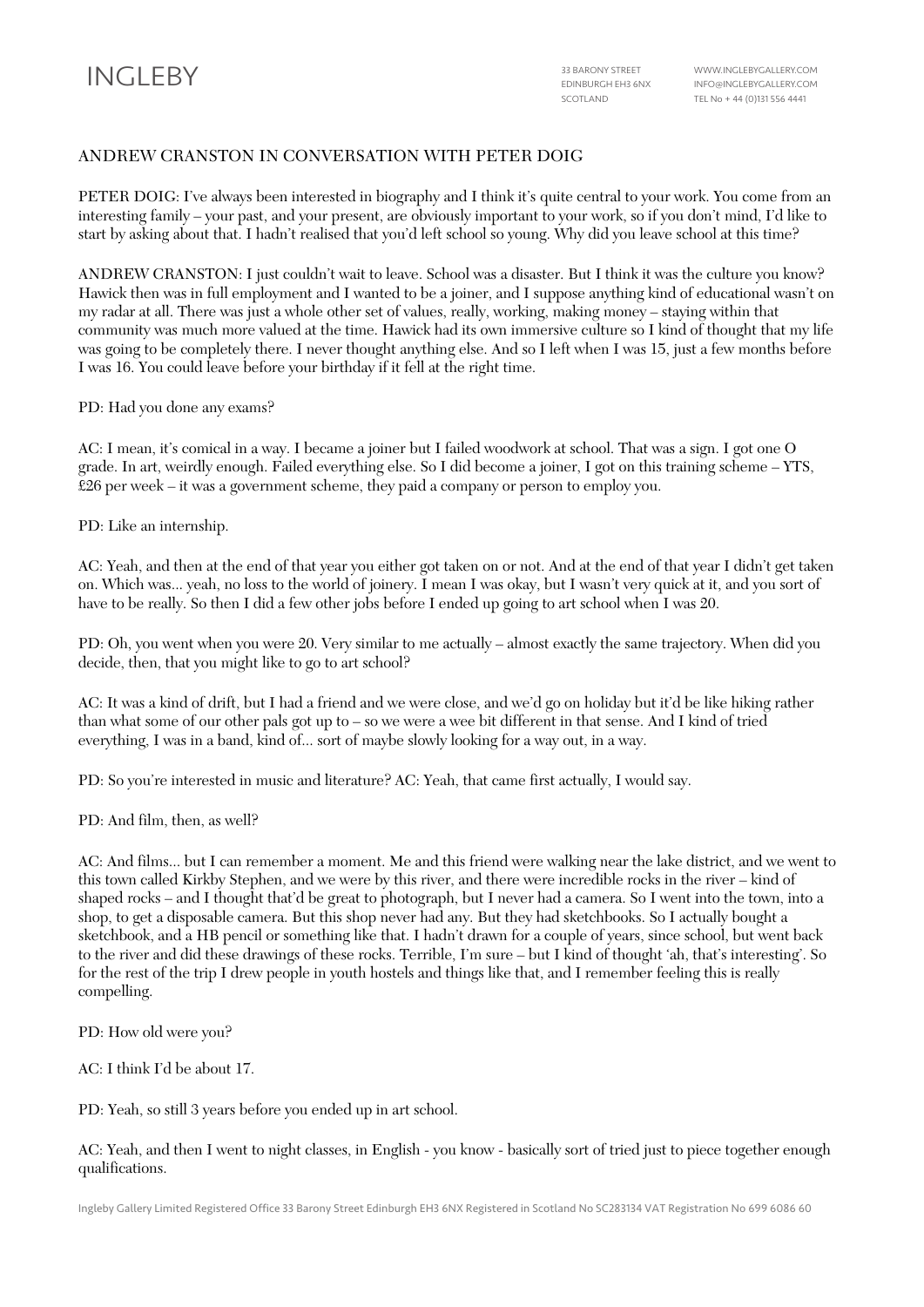

PD: With an aim - were you already then thinking of going to study art? AC: I had no idea... I was sort of lost in general, really.

PD: And were you working at this time?

AC: Yeah I was working in a factory. After the joinery came to an end, I worked in a factory making timber frame houses, like kits – and there were benches, and big heavy duty nail guns, and you made these huge kits that were then erected on site, but we were just in the factory. It was soul destroying work – half 7 to 6 at night every day.

PD: How long did you do that for?

AC: I did that for 2 years. PD: 2 years!

AC: Yeah, funnily enough I remember a thing – the guys used to go into this room to have our lunch and stuff. I remember the first day, there were like 12 or 13 guys in this room, everyone reading the Daily Record or the Sun. Apart from this one guy who was reading Jean Paul Sartre's Nausea, and I, I knew him a bit from years ago – he was a wee bit older. We quickly became really good friends, and within a week I was sort of reading George Orwell or something. We were castigated as the freaks, but during that time I sort of thought, you know, this is just a job to get money. But I thought I have to get out of here.

PD: And did you have anyone there who was helping you put together what would become a portfolio?

AC: Yeah, when I went to the night classes, that was really good. And then when I was in the factory I applied to go to Carlisle for a foundation course – never got in. Then another year passed, then I left the job, and did a year at college – met people in the town, you know.

PD: An art college?

AC: Well it was kind of a tech college.

PD: A community college.

AC: Yeah, and they had an art course. And quite quickly I made friends with the woman that ran it. And I said, look, I'm not really interested in these modules, I want a folio to get into art school. And she seemed to get that right away, she was hugely supportive. So I went to an interview at Manchester because a friend of mine had been, and he'd said 'go, its great, there's free materials!' and it was true there was free materials, I think they were sponsored by Liquorice Allsorts. And at the interview, there was this painter, Don McKinley, who taught the course, he was looking at my folio and he said 'well, you've not got enough qualifications here, the only way I could let you in were if your folio were exceptional. And it's not exceptional.' And I sort of, I had a moment where I saw my chance fading... so I said, 'aye it is', and he looked sort of taken aback, and said 'really? Well, you pick a piece and tell me what's so great about it'. So I picked this drawing, God knows what I said – total rubbish. And at the end of the minute or so, he said 'okay... I'll give you a chance'. So I kind of sneaked in, not having enough qualifications – I just kind of got in on his whim. And once I was there, it was great – holiday camp.

PD: So how long were you there, just a year?

AC: One year, yeah. That was 1989-1990.

PD: So you went to Gray's after that

AC: Yeah.

## PD: Why did you choose Aberdeen?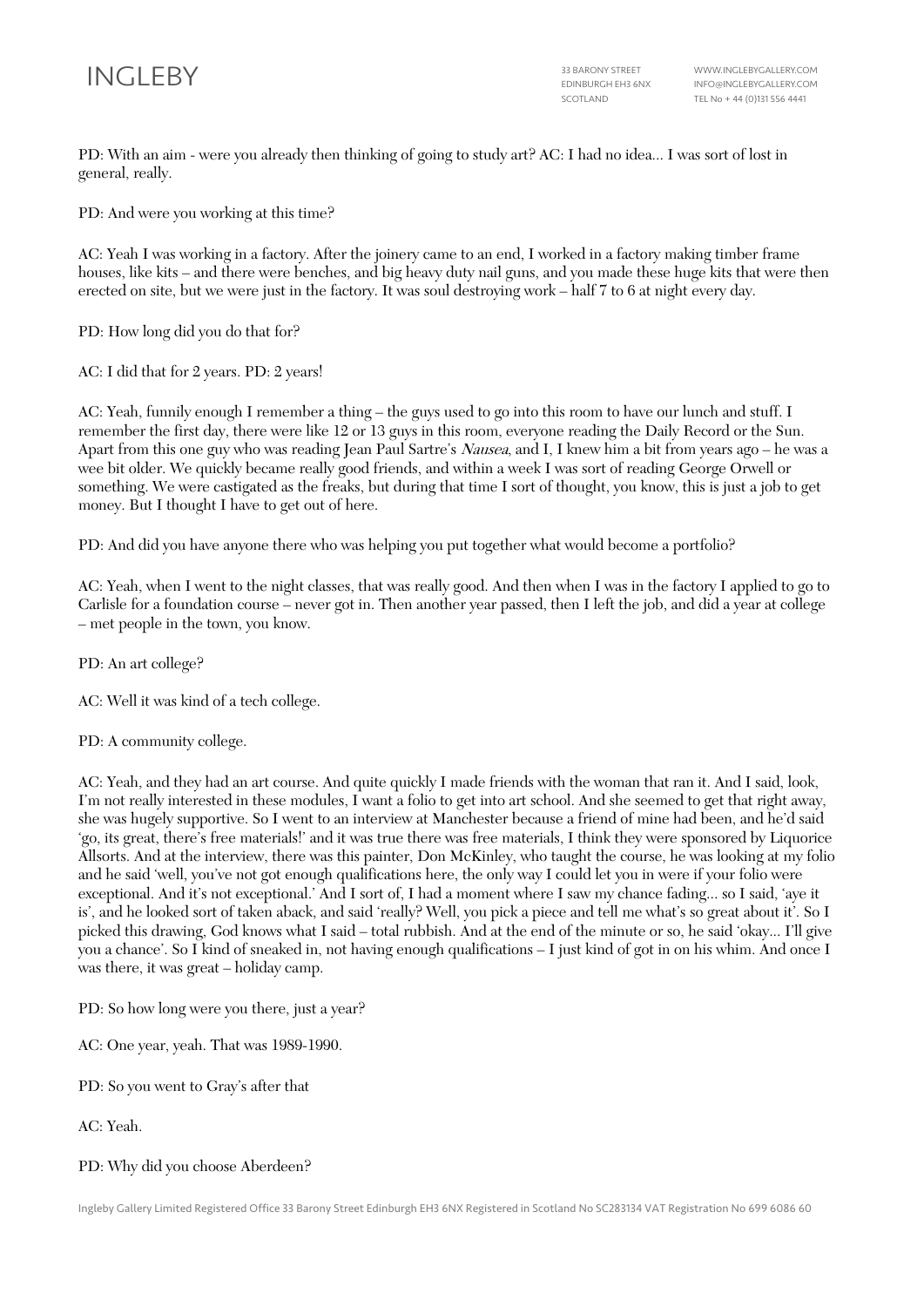AC: I wanted to come back to Scotland. At the time I didn't think I'd get into Edinburgh or Glasgow, I thought that only supermen, ubermensch, should get into Edinburgh or Glasgow. Nonsense, but...

PD: So you didn't apply for them?

AC: I only applied for Liverpool and Aberdeen, and then I got into Aberdeen and I didn't even go to the interview for Liverpool. And it was a kind of North thing, a bit, as well. I thought it was the most northerly art college. It was as ridiculous a notion as that. I looked on a map and saw it was near the Cairngorms, and I was quite interested in walking and stuff like that. So I didn't think it through really, but it was good.

PD: Was Aberdeen good for you? Was it a good time there?

AC: I mean, I know it's a cliché, but it was quite dour compared to Manchester. Gray's was very, very structured. You had to do anatomy - you'd do a life drawing and you had to name the parts! I sort of refused to really do it properly, but there were things like this, and if you didn't pass any of these bits then you didn't pass the year – at least that's how I remember it. It seemed quite harsh in a sense, but then in third year you were sort of cut loose. Drawing was really strongly emphasised and I learned a lot at Grays, it gave me a real discipline, but it was very hard – I didn't quite fit with the regime there really. I mean, I think about it now – I can remember things like hiding your photographs when tutors came round, like that was cheating.

PD: Who were the painters that people were talking about, can you remember?

AC: Yeah, Alan Davie was a big sort of hero, and William Scott – there were quite a few people working like that. Good painters – you know, I still like them a lot, and think of them. James Cowie, Keith Vaughan, some St Ives painters, hard-won painting generally. And the collection there at Aberdeen is really fantastic for the post war period – they've got a Bacon, Freud, Spencer, Nash, Lowry – strong in a certain period, and Scottish painters like Joan Eardley and William Gillies.

PD: Is that part of the art school?

AC: No, it was Aberdeen Art gallery, but there was quite close links. It did feel a wee bit like it was stuck in a certain time. I had no knowledge of contemporary art or contemporary painting, really.

PD: Just to get the dates, is this the 80s still?

AC: No, this was 1990-1993.

PD: Okay, early 90s.

AC: So it existed in a slight vacuum. I mean there was the Scottish 80s figurative movement and people like Baselitz, he was thought of as an 80s painter.

PD: The Scottish painters you mention, I guess Stephen Campbell, and Adrian Wiszniewski and Ken Currie and Peter Howson – were they influencing the school?

AC: People were influenced by them, their energy and ambition was infectious, but it was often a bit frowned upon I must say.

PD: Was it too close?

AC: Yeah, I remember a tutor sort of disparaging Glasgow – *pfft, fur coats and nae knickers*. It was like they were sort of flashy, typical Glasgow... I think in a way Scottish art schools had very distinct identities. The biggest influence that I remember as a student was Kitaj.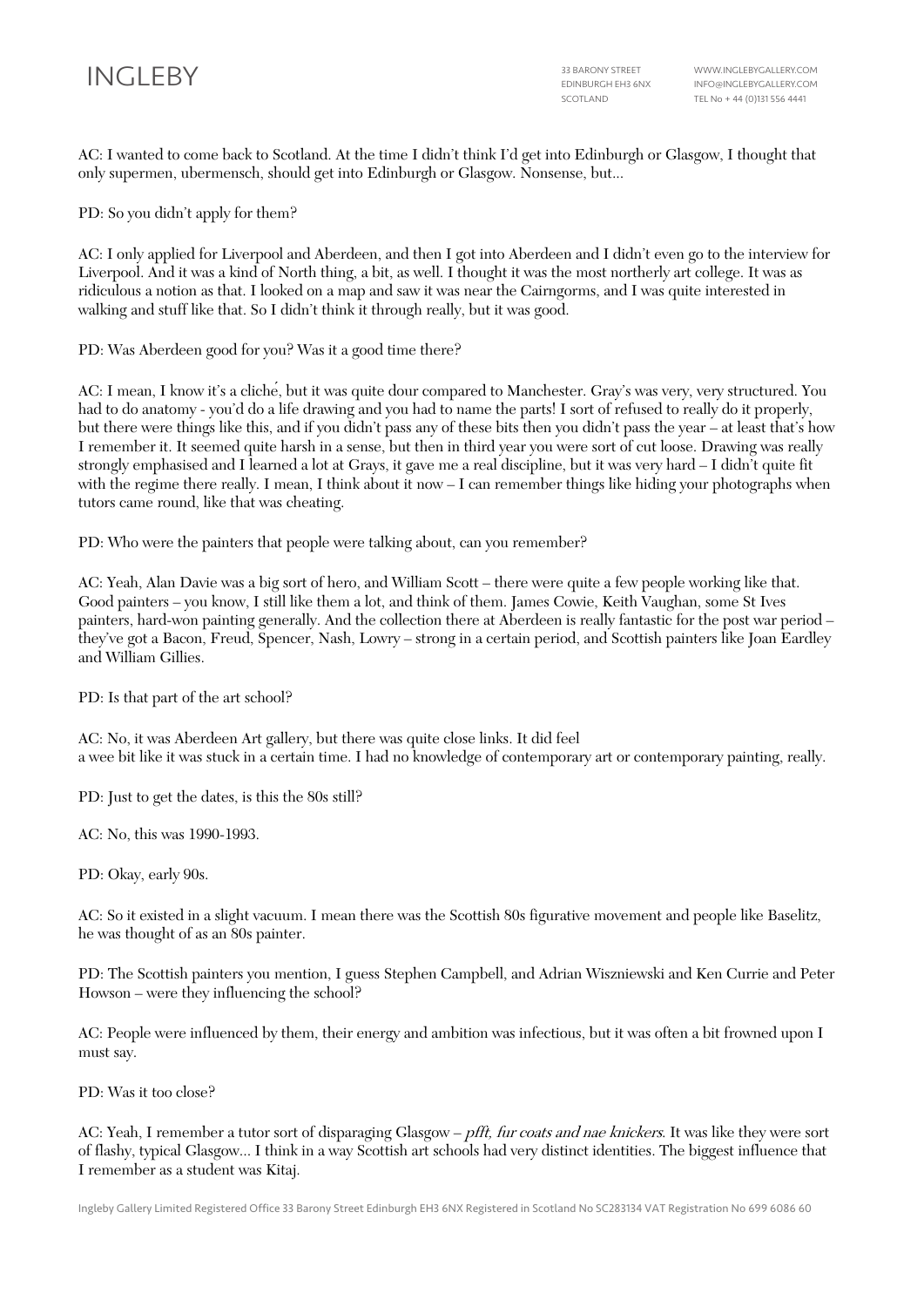# INGLEBY 33 BARONY STREET

EDINBURGH EH3 6NX SCOTLAND

WWW.INGLEBYGALLERY.COM INFO@INGLEBYGALLERY.COM TEL No + 44 (0)131 556 4441

PD: For you?

AC: Yeah, for me, aye.

PD: And how did that come about?

AC: There was a tutor there, Frank Convery, he might have introduced me to his work. Frank was very supportive of me. At that point Kitaj seemed to sort of chime with me the most and he allowed himself lots of subjects as well as mixing various formal concerns. I was remembering this thing – that there was a sort of way in which you could be insulted – and it was kind of if your work was illustrative or decorative or narrative, there was that kind of trinity of things that were levelled at you.

PD: The trinity of horror.

AC: Aye, and I was interested in all three of them! But the important moment was between the 3rd and 4th year, I was back with my folks for a summer and I was kind of wanting to make a painting. In Hawick you couldn't get any art materials or anything, but I found this upholsterer who sold me this really rough canvas – like sort of hessian canvas – and I thought well, that'll have to do. Then going through my dad's paints, like house paints – he had this massive tub of yellow paint, and then things like enamel paints, airfix paints – these were the only paints. So then I basically got this canvas, and I just covered it in yellow paint. Like, just as a starting point – a yellow ground kind of thing. And then the other colours that I had, I only had tiny amounts of them. So only this amount of red. And I sort of accidentally came across something.

PD: The way you describe this...I associate this very strongly with how I know you paint. So you feel like this was a...

AC: That was the start of something, yeah. I liked the totality of colour, and the idea that this is in a field of blue or red or yellow or something – I think I've come back to that, in some ways.

PD: Still at Gray's at this point?

AC: Still at Gray's. So I took the painting back up, and it was like at the start of the year, everybody had to put up a painting done in the summer. So I put this painting up very nervously – I thought to myself, it's interesting, I think I've got something here, but couldn't be sure.

PD: Can you remember, was there imagery?

AC: It was broadly a landscape, but it was all yellow, and it had a kind of figure – it was based on a photograph of my mother with a scarf on. So there were scattered figures about it, but broadly landscape. There were motifs like cows, and trees, but always just getting parts of them. So the legs would be cut off the cows, soitwaslikeasortof overthehill'ithadakindofspace,butitwasflatatthe same time. And the tutors – I remember it being one of the first times they were positive – they really liked it. And that was all I needed really, to set me off.

PD: Suddenly you've got a response to what you were doing – like a response to what was good about it, rather than what could be better about it, or what people didn't like about it. I think that's a really big moment for an artist – where you have made something and you can actually feel the sense of surprise in the viewer, and maybe you've never experienced that before.

AC: It felt risky in a way, because I remember seeing some other students looking at it and laughing at it – like actually sort of ridiculing it, and they didn't know who I was, and I'd kind of stand by and kind of listen to what was said...

PD: So you were seeing how it could operate, rather than just being inert.

AC: Yeah, and it wasn't like it was super risky or anything, but there was enough of me feeling 'could this be really bad?' You know, like 'I think its good but...' it felt such a departure to me, and like I'd thrown a lot of things away, that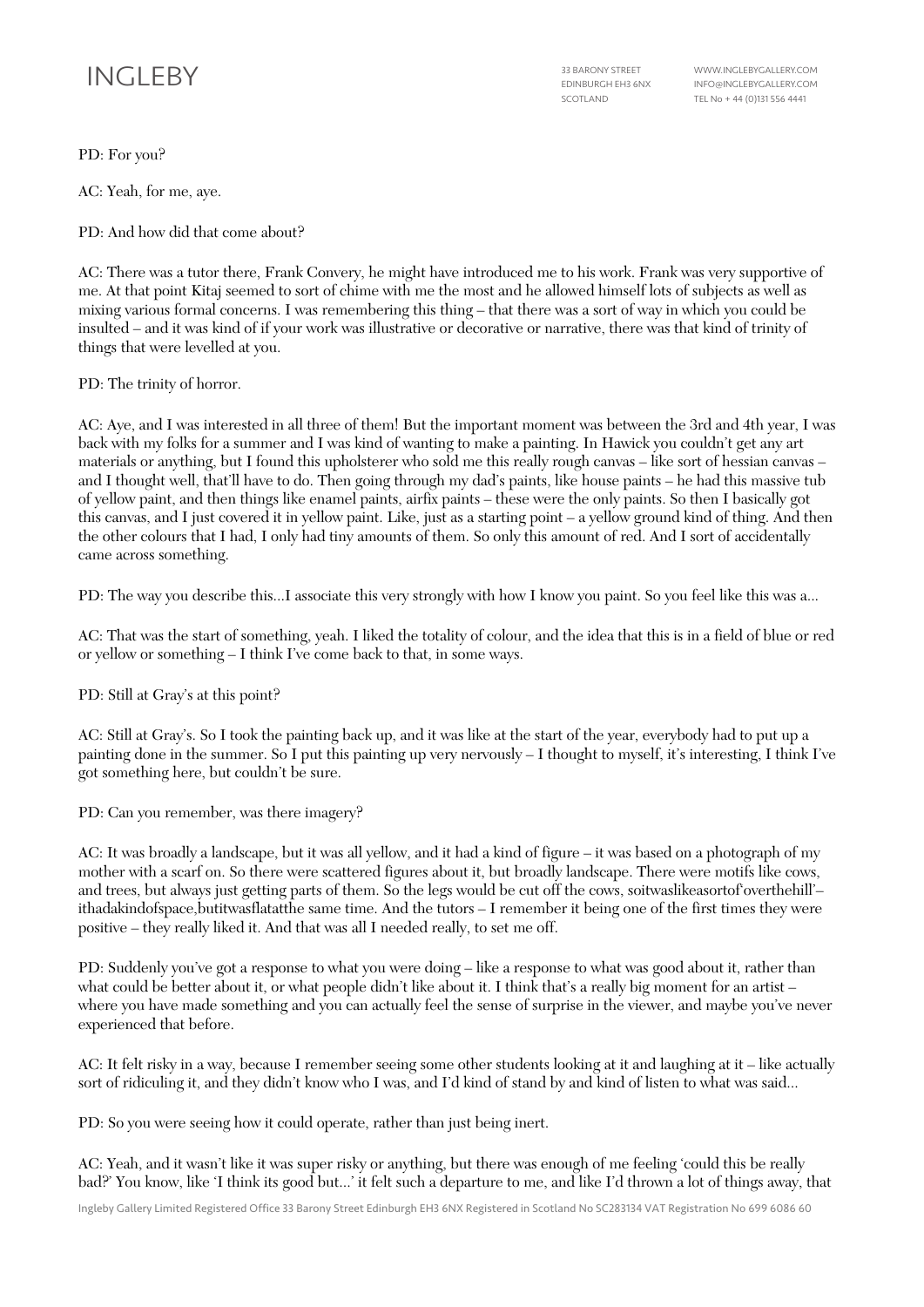I thought 'maybe this is terrible'. So that's how I think I remember it – in a kind of way that was like 'I don't know what this is, but it feels right, it's somehow interesting'.

PD: I think you get these moments in your life where you're painting things and that happens ... you surprise yourself, and you don't know if its good or bad, but you can tell it causing a genuine reaction in others and this is a important moment. Was this the beginning of the last year in Gray's?

AC: Yeah, that triggered the big explosion of paintings - I remember the working period between September and December, this would be 92, and just painting like mad.

PD: Did you feel you were working alone, or were there other people... AC: It felt very alone.

PD: There weren't any contemporaries who you felt close to there?

AC: No. Funnily enough, the second year – 2 years below me – they were a good year, sort of quite bolshy, and in a way I was closer to them. I had good friends but yeah I did feel quite alone. Then, during that year, there was – I just was allowed to get on with it really. I had the worst space, it was like a corridor. I was always in the worst spaces. But I kind of perversely enjoyed that – it was like, everything's against me, can I make paintings in this worst possible space? Somebody's got a great space, I've got the worst space. I remember round about Christmas, people were applying for MAs and stuff like that, and again I thought 'there's no way... I'm not good enough for that', but there was this thing called the NatWest art prize, and you sent in photographs, and I took it upon myself to take photographs of everybody's work, other students, and when I got them back from the developers – everybody's work came out, almost, apart from mine. I was at the end of the roll, and maybe about 3 photographs of mine had come out, and they were all fuzzy. So I remember sitting in the pub and thinking there's no point in sending them. But I got talked into it, you know, 'you may as well'. You had to send 5, I only sent 3, so I sent them away and then I got shortlisted, and it was a show in London. And then, months later I won it. But then you had to send the work – so you got down to a shortlist of 20 or so, and I won it joint 1st with somebody else. And one of the judges was Craigie Aitchison, and Chantal Joffe was one of the other judges, she'd won it the year before. So I went down and saw them in London. That was kind of massive. I remember going down for the opening and meeting Craigie Aitchison – and he loved the paintings. He was like 'these are great' and I just couldn't believe it! I was like, you know – so amazed.

PD: Let's talk about the Royal College of Art where we met, I was working as a painting tutor there. Did you go to study there straight from Gray's?

AC: No there was a year - I went to Italy.

PD: Just on your own?

AC: It was a travelling scholarship to Italy. There were a few people from Aberdeen there, in Florence, so we met up a lot in Florence. But I went off myself quite a lot and I stayed on a bit longer travelling all over Italy and ending up in Sicily. You know – that sort of travelling alone in Europe, it's quite... I remember feeling quite solitary. You know, no language... it was hardcore wandering, in a kind of way.

PD: Did you look at a lot of art or was it more about travelling?

AC: It was sort of based around art – my motivation for going to a place would be like here are the Piero della Francescas, or I'll go to Assisi and see Giotto, and I went through different phases, sort of soaking up the Renaissance (especially the early Renaissance) then Etruscan art. All kinds of things, but not much modern and no contemporary. I remember seeing late Caravaggios in Sicily.

PD: And then you went to the Royal College the next year. I remember it being a very strong place for painters at the time which was interesting because not much of the work that was being made there was of the kind that was being looked at by those in power... at the time. And yet there was this strong force happening there; people seemed compelled to make their own type of work, which hadn't much to do with current trends.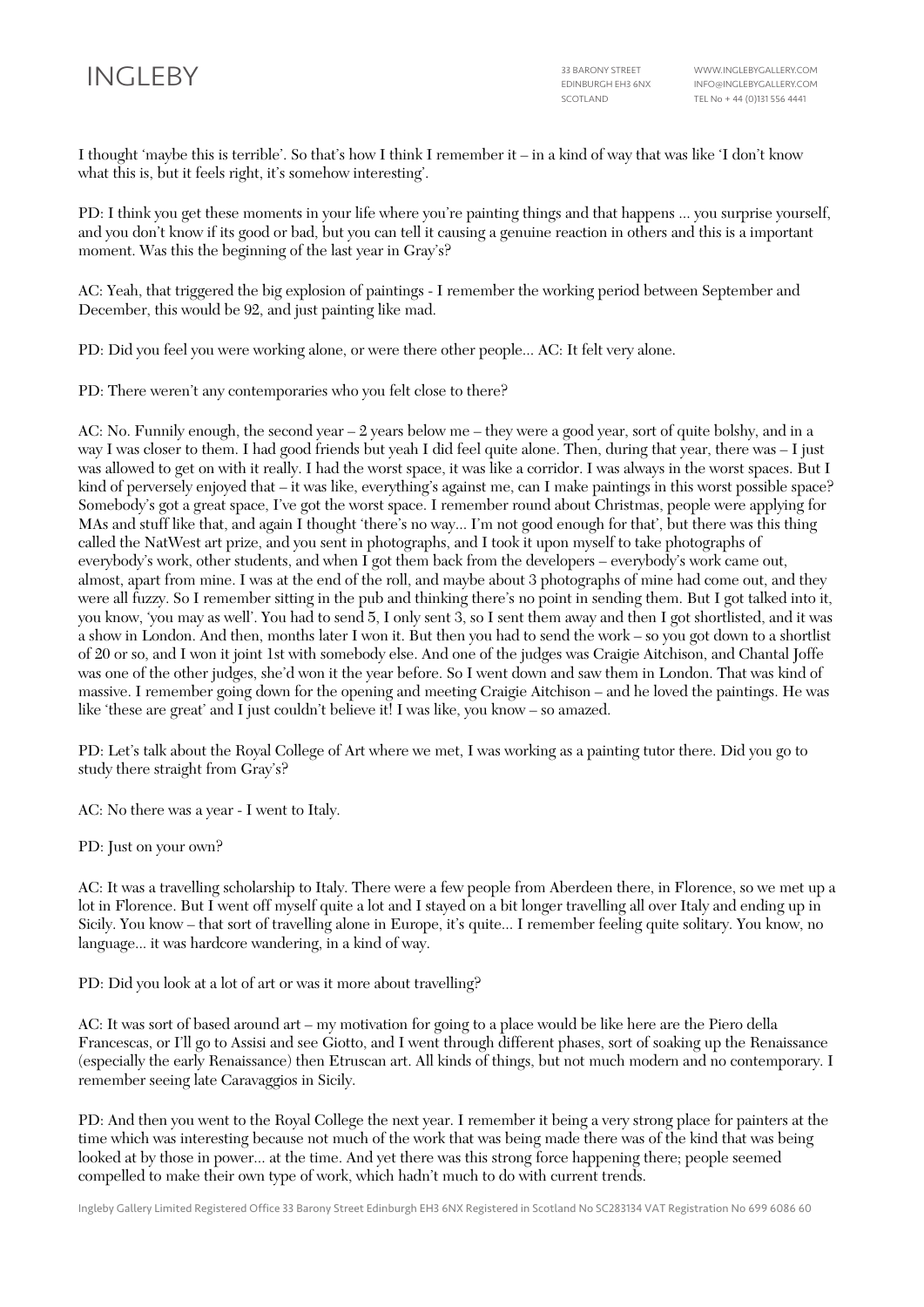AC: I remember some great talks, and one of the talks that had a massive influence on a lot of people – people felt changed – was when John Currin came to talk. And I realized then that the shock of the paintings was they were straightforward in a way. There was no big kind of stylistic thing in the way of the image. You could read the image, in a way. He had a tiny show at the ICA, at the same time and they just blew everybody away.

PD: I invited him in and I remember that talk well, and his work of this period - his early work which I still believe is quite remarkable.

AC: It felt like a real moment when certain subject matter and certain approaches to painting were allowed, or somehow valid.

PD: Yes, seeing those works made the idea of making paintings feel exciting and valid. All of a sudden here was someone working in a quite traditional way but still giving you that hair standing up on the back of your neck feeling. It suggested there were other ways forward for a painter...

AC: Yeah, and it just wrong-footed everybody in the best sense. I was always interested in things like this, like Balthus, or Picabia's nudes – quite awkward things. Currin's very different, but they felt like a way in which you could use your skill. Not deny it, but use it. They seemed so shocking in a way. Straight, but strange at the same time.

PD: Sometimes it takes a contemporary artist to kind of wake you up and make you think that actually its okay to look back. Picabia, Balthus – yes they are great artists, but maybe it takes someone new that you can see has connected themselves to them and yet is doing something that feels utterly contemporary, to give you that kind of jolt.

AC: Merlin James is big in this, in sort of redefining the chronology of art - you know, there was futurism, and cubism, surrealism etc, but there are always people working outside that all the time. And Balthus is a bit like this, isn't he, with sort of 19th century paintings in the 1930s. But I remember that having a massive impact. Not that the paintings I made were anything like John Currin, but it's sort of like 'right, that's all I need to just think, this is all right'...

PD: A few individual painters – John Currin, and I suppose Luc Tuymans and Marlene Dumas – opened up possibilities for your contemporaries.

AC: And yourself too of course. It made me look at whole images in a sort of way. Paintings were more pieced together by me, then. I mean they still are a bit, but I became much more interested in looking at whole readable images, and having that courage just to stay with that.

PD: How old were you when you were at the Royal College?

AC: I was like 25. Probably a good age for it.

PD: Can I ask about the collaborations that you made with your friend John Maclean's band when you were at the Royal College?

AC: The first thing was probably the stickers. To promote the first record. I was doing these wee drawings on stickers, which were cruel little jokes, and John thought they were as good as the paintings, so he said can we have the stickers? So I did a series of stickers and he went round pubs in London and stuck them in toilets.

PD: What did they say?

AC: They were just like, *Dry the Rain by the Beta Band, coming out on...* but then like a little wanking Scotsman on a mountainside. Absurd things. A lot got stuck up around London, lampposts and stuff. They were things that I was doing sort of as a distraction. And in a way over time I've realized that the two, the serious paintings and the distraction, have come much closer together.

#### PD: That's a very good point.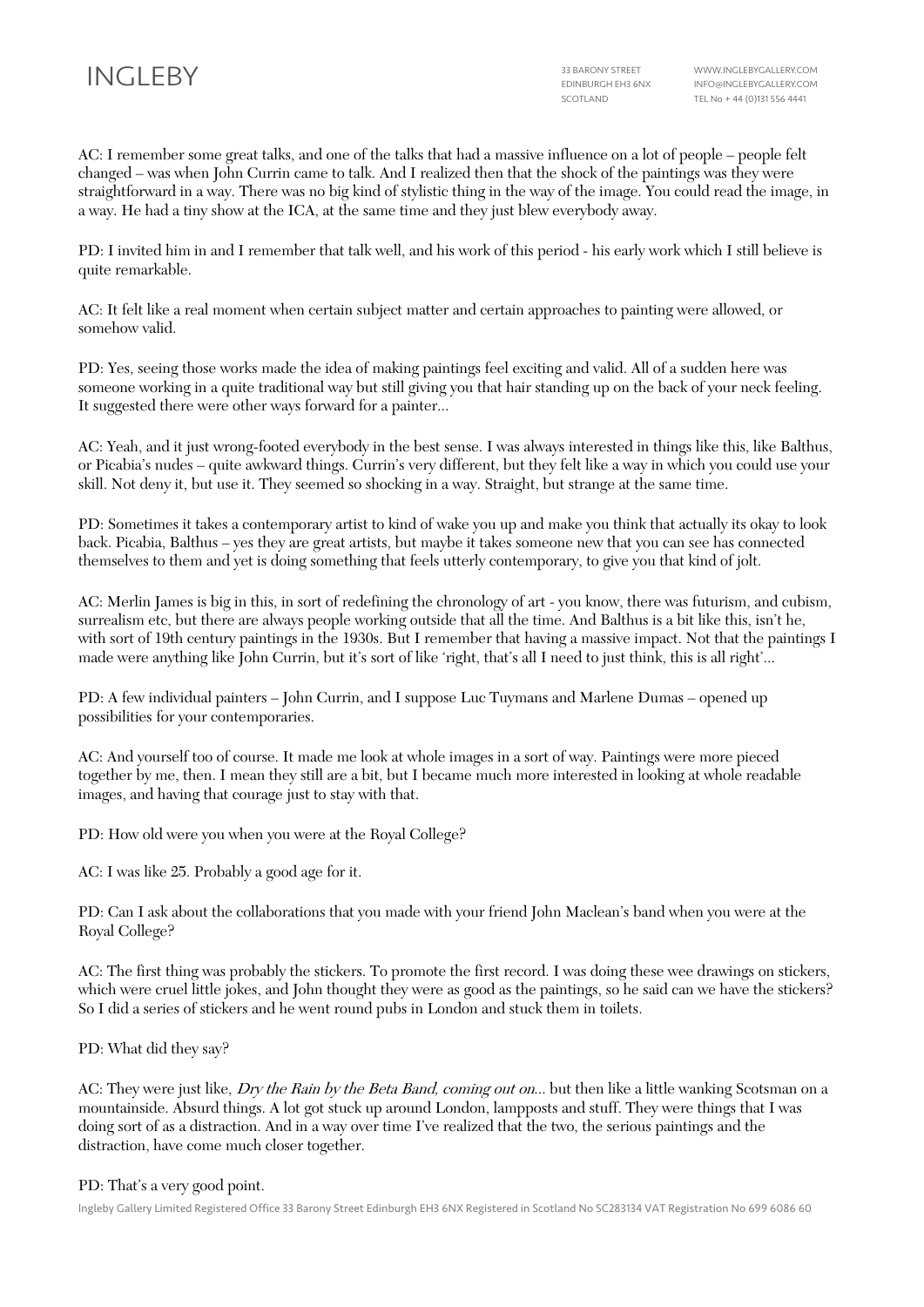AC: You see it with students right away; sometimes their little studies for things, or something they're doing casually, their asides have much more life to them than this thing that they're doing very earnestly and seriously.

PD: Reminds me of Bruce Mclean when he used to come into St Martins, he'd come into your studio and say 'Stop! Leave it!' and you'd only just started... he was probably right, you know, but you have to have the courage of your own conviction to say this is done, you know, and this can take a long time.

AC: It takes a long time to be simple. Like, Craigie Aitchison who seems so brave, just to do that and to leave it.

PD: But there's a whole history before that.

AC: I think the Beta Band stuff is massively important. I think when I first started, when I got into art, I was really interested in stuff like record covers and, you know, graphic art. And there wasn't always such a big difference in some periods in art history – between fine art and design – artists did book jackets and posters.

PD: Well you've continued to make posters and I remember one you made for a group show with lots of icebergs. It seemed quite connected to the work that you made for the Beta Band.

AC: Yeah, it allows you off the leash, in a way, to make things that weren't part of what you perceive to be your persona. You know what I mean? Like I could just explore all sorts of imagery – it was kind of freedom.

PD: Materially as well?

AC: Yeah, aye. I mean, we didn't care what we were using, we were just using things at hand.

PD: That's been a trait going back to when you discovered that pot of paint in your father's garage...

AC: Yeah, I mean I think I'm still a bit like that in the sense that sometimes I try to use really good paint, but sometimes I've got terrible brushes, so good paint and terrible brushes... and you find a way of using a terrible brush, rather than using

a really good, best brush. That somehow doesn't always work for me – I have to always use to the most perverse, worst possible thing, and I find myself making a painting with tea or something.

PD: Why varnish?

AC: Hardware shops have always been as interesting to me as art shops, and you can often get the same materials, just a lot cheaper. I came across it in Germany – I was just sort of experimenting on a residency, and I was just in a shop and saw this varnish, and there was that kind of jewel-like thing that you got with the varnish. I think in a kind of way I'm a bit of a printmaker when it comes to painting. I was always quite interested in that, in how you could do this bit of the painting, and that bit of the painting, and there was this slight separation of the parts. It allows me to explore negative spaces, to work in the gaps. And I think the varnish slowed me down a wee bit, because I was working on paintings in a kind of wet-on-wet way, in a kind of one-r.

PD: It does create depth and also a window like effect, like you're looking through and into something. You also work on top of the varnish as well.

AC: Yeah I do that. And it allowed me to bring collage elements into it, the kind of fly caught in the amber – you know that sense of things being embedded in the image. Lots of reasons why I think once I had used it, I could see ways to apply it differently, and it just sort of seemed to have lots of possibilities.

PD: Do you use it in almost every painting?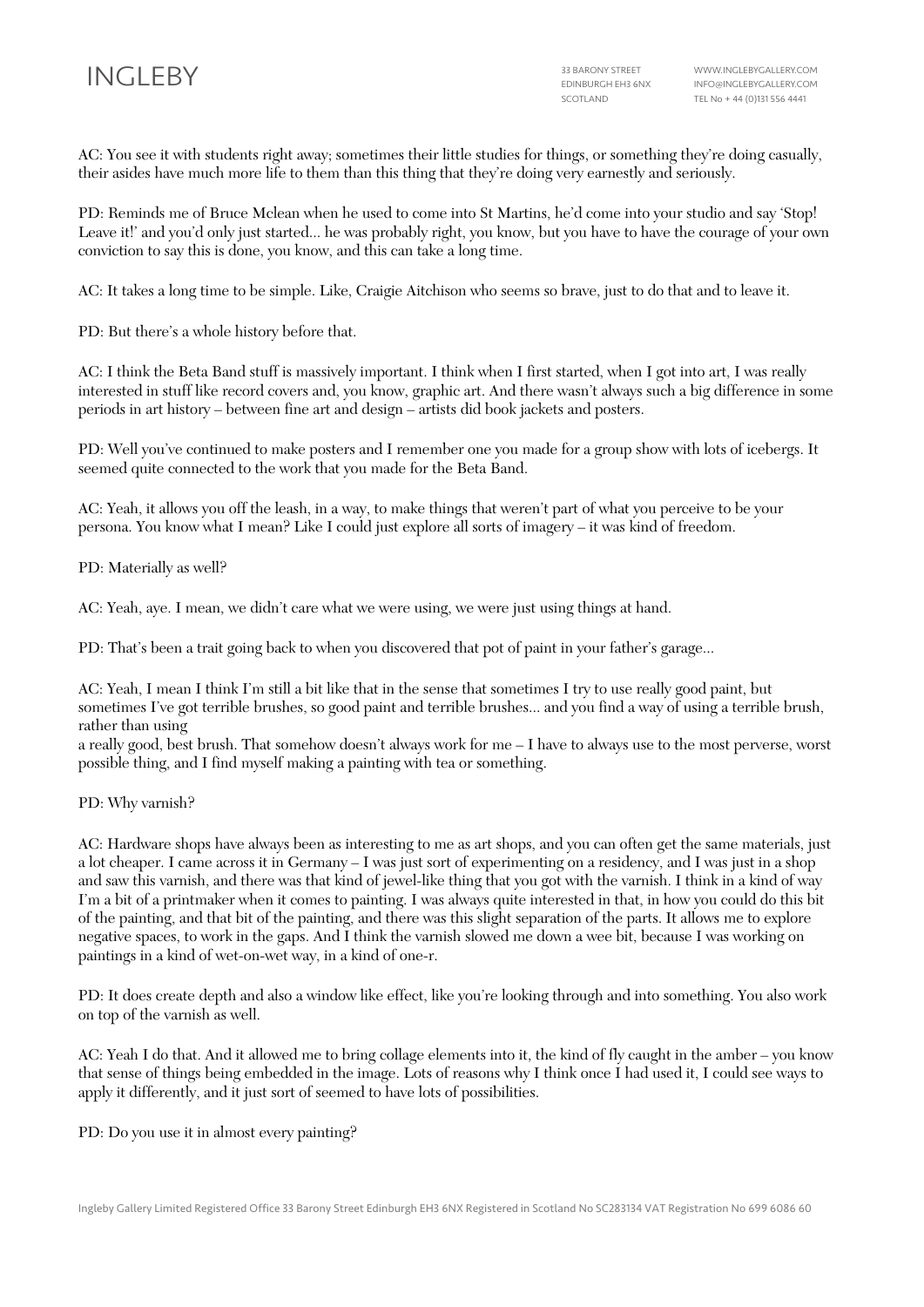AC: No, not at all. Sometimes they just get stuck at a certain phase, and I don't know what to do, so I intuitively just think 'I'll varnish it' and leave it for a while. But this painting for instance, I had this palette that I was using, and there was this big clump of yellow acrylic.

PD: What's the title of it?

AC: Poor Poet. So the yellow was there, as a leftover bit of paint, and I had squashed it flat – or, it had got squashed flat. So the thing just sat there for a while, and the varnish just, in a way, slowed me down. And I think one key element was that, for a long time, I was going between Aberdeen and Glasgow. And for quite a while – a few years – I had two studios on the go, so I'd go back and forth between paintings.

PD: You talked about being on the hunt in one of the texts about the paintings – you say that as an artist you are always on the hunt for the next painting

AC: Oh yeah, yeah... Well yes and no. In some ways, the wisest thing I heard an artist say – I can't remember his name, he's a Norwegian painter, is it Jenssen?

PD: Olav Christopher Jenssen.

AC: Yeah. And I went to a talk by him, and he said 'I just allow things to come to me, I'm open to things – I don't try and find anything, they just come to me'. And I think in a way it's a bit like that, sort of keeping an eye open for things all the time, one part of you is always looking and you don't have to really try and think up an idea.

### PD: Do you make lists, then?

AC: Yeah, often the titles come very early on, or they're just a trigger for the thing, or there are little thumbnails for years. And I don't know if you do this, but sometimes I'll try to paint something and it's terrible – it fails – and then I try again, and then eventually, it might be ten years later, I find material to use... do you know what I mean?

PD: I'm trying to do that at the moment – to make a painting of a subject I've tried over the last 15 years, which is from a newspaper photograph I saw when I first moved to Trinidad, it's of a man pushing a one legged man in a wheelchair, I tried to make a painting; a few small paintings of it, but I've never actually been able to get it right...

AC: So you've got the newspaper cutting?

PD: Well I don't think I've got the cutting anymore, but I've got the attempted paintings and drawings I made after the cutting. But I don't know, I'm not done with it yet – it keeps coming back to me as one I have to have another try with.

AC: That's it, it comes back! Actually I don't chuck very much away because I recycle things.

PD: Paintings?

AC: Yeah. Or you find a really easy little thing that just transforms it enough so it was in the bucket, but now it's good or really interesting. But I know it'll come back round, and I'll be better equipped somehow, to do it.

PD: So let's go back to the biography, you left the Royal College when you were 27. How long did you remain in London after that?

AC: A year or so in London. I had a studio in Peckham, but about a year or so after leaving I moved back to Scotland, moved to Glasgow. Which I kind of thought was just going to be a temporary move.

#### PD: Why did you move back to Scotland?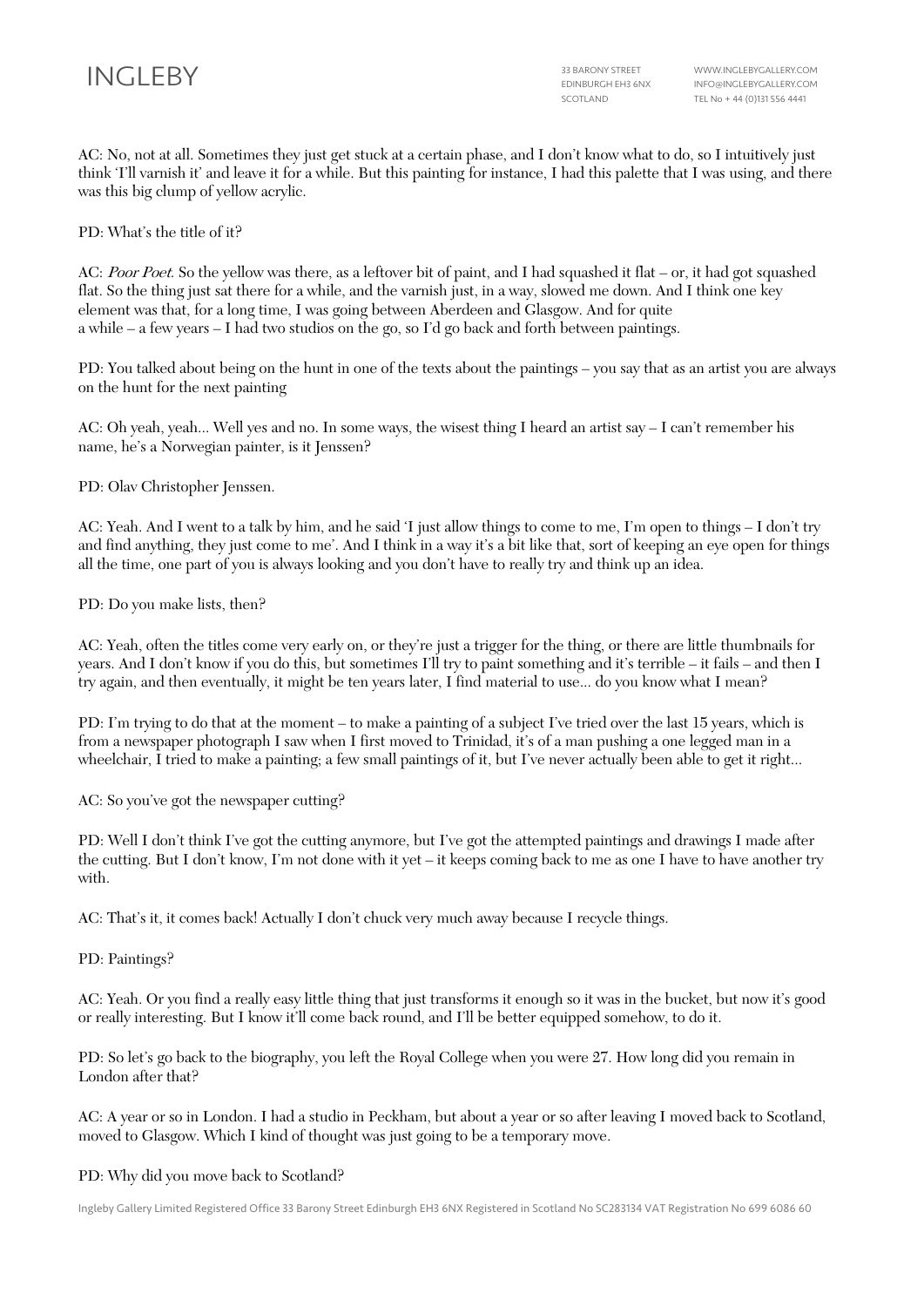AC: I was a bit lost, a wee bit. I was sort of too sociable for my own good in London, out all the time, and I wasn't getting that much work done, and I don't know, I just felt a bit lost really. I thought I'd go back to Scotland... then there was what sort of became devolution as well, bubbling under, it seemed a kind of exciting time to be in Scotland. And these days maybe it doesn't so much matter where you are. I think I've always quite enjoyed that sense of exile. It's too strong a word, but ideas of a sort of exile – like Hemingway or someone perhaps, always at a remove from where he was writing – he'd write about America when he was in France, and he'd write about Spain when he was in America. I've always felt that was quite a strong idea actually, a sort of sense of exile.

PD: I think it's interesting, the way that – as an artist – your work allows you to travel. Not necessarily literally, but people keep in touch with you through their work, and so the work travels, the images travel, and so you're not static, in a sense. You're not just in Glasgow, you're not just in Trinidad, or wherever you choose to be.

AC: Yeah, and I was always a big letter writer as well. It's that kind of message in a bottle type thing – the idea of being physically based somewhere but with ideas of other places.

PD: Do you still write letters?

AC: I do aye, not so much, but yeah I do. The post – and that idea of cause and effect – you put this in the post box and it travels. I think I was always kind of interested in that. Did you ever do that thing when you were wee when you wrote your name, and then your address, and then the town, and then the region, and country, and it was like a sort of sense of being... I'm actually just physically in this wee room, in this wee town, in this country, but you sense the outside. I think that was a strong feeling as a wee boy, but I've kept that.

PD: When you decided to leave London, was it always Scotland you were going to go back to?

AC: I didn't think it'd be permanent, I thought I'd probably move back to London after being in Glasgow, but then I met Lorna.

PD: Do you think your work changed when you moved back to Scotland?

AC: I think that slowly it did, initially I think I was just trying to carry on what I'd started in London. And I got another travel scholarship just before I moved. I went to Norway, Sweden and Finland. I went for about 2 months or something. I travelled about maybe for a month or so, and then Lorna came out with Lewis who was a baby in a pram, and we painted all over the place. Paintings draped over the pram... And actually, I've since been thinking about that quite a lot. Its funny, a lot of work is still kind of Norwegian influenced. In Norway I made quite small paintings of landscapes, which felt like quite an interesting paradox. You know,

in Norway, with such a massive sense of space. It was the first time I was being figurative without using the figure. There was one – I don't know if you remember – but it's like a hanging wetsuit. That's probably one of the better ones.

PD: You and Lorna have now lived and worked together for two decades. Can you talk about what that's been like and how it has affected your work – what I assume must be an almost daily dialogue between two artists?

AC: I wouldn't have kept going and developing without Lorna. Not to the same degree anyway. We're both obsessed with painting and as you say it's been a daily conversation. And having kids together of course there have been a lot of just practical things to keep on top of. But there's very particular things that we say about each other's work, like if something is awkward or not reading right. Or if it's too obvious. Colour has come back into my work more and more strongly – at least partly through her influence – and broadened my palette. But often it's just that subtle support that I mentioned earlier. The thumbs up to go ahead, that you're onto something and at those times when the work is changing direction you can test it through that other person's reaction. We met in studios in 1997 and she was always there working until late. The studio was in a pretty rough area of Glasgow and we both lived on the other side of the city so we'd often walk back together, talking, usually skint, looking for tenners on the ground. We talk about these walks a lot and that's when and how we fell in love. We really did seem in the same boat.

PD: The paintings for the new show and in this book are all quite small aren't they? They're book cover size.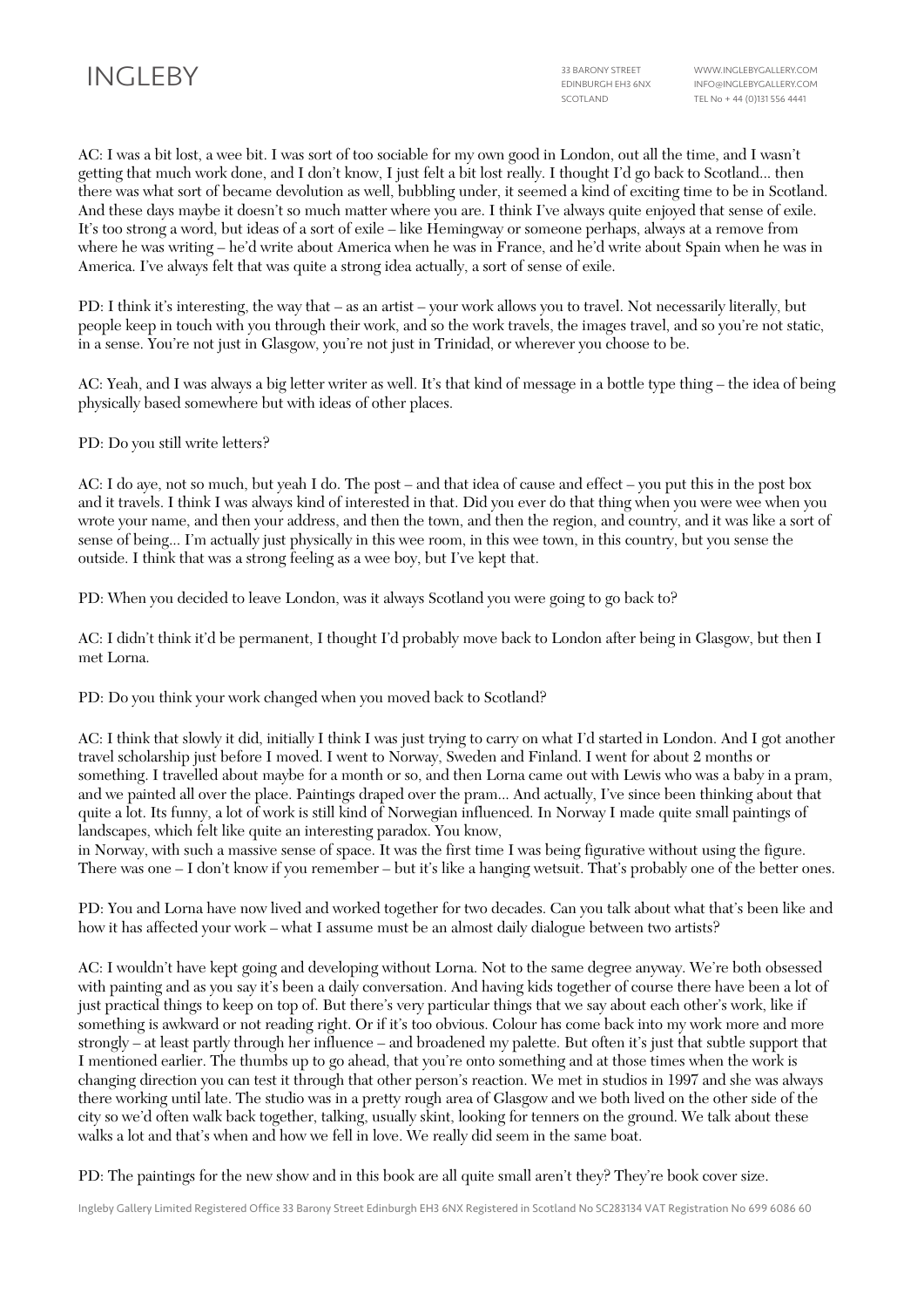AC: Yeah they're all on books.

PD: How did that come about?

AC: It was in Germany again – I mean, I'd probably painted on books before – but it was at the same time as the varnish, and I'd run out of things to paint on. I had these books in the studio and I just ripped the covers off. When I was wee we didn't have many books in the house so it was quite like "Aw wow, books.

Can't destroy books." But then in Germany it was like they were a basic material, waiting to be used and sometimes they became a kind of source. In some sense it's important because the books, they often give me a starting point. Their colour, the shape of the book, there might be a motif on the book. I sometimes incorporate that – there's a starting point rather than just a blank white canvas. But on the other hand, sometimes it's just something to paint on like a board. So there's a bit of a mix where there's something important about them as objects, or they'd be just a support. More and more, I've tried to retain something of the book, the original book.

PD: When I first looked at the images, I kind of flicked through them. First of all I didn't know that they were all on book covers, and secondly I didn't take in the size of them, because they all have a great deal of scale to them, they don't look like either small or big paintings, they just have a lot... they have a lot of scale.

AC: Yeah, I always find that a bit – it's a bit like in Norway, painting a huge mountain in a tiny painting. Its that absurdity of, you know – you've got this tiny painting, but you're speaking of big space, but yeah, sometimes it's a way of making a painting and I've then made them into bigger paintings.

PD: I don't see why they should be bigger, you obviously have the choice though.

AC: Yeah. I mean there's that interesting thing with scale and size being sort of different things, in a way.

PD: There's a lot of story-telling going on in the paintings and I know you weave all sorts of things into them from your interest in film and literature and from fragments of memory and your own life. In relation to this I was going to ask you about your father's house.

AC: My dad was... well, art completely missed him, you know? He never had a single thought really about that. But he was a great story-teller, and he would tell stories all day. I find it quite curious that he had a kind of aesthetic life through telling his stories. It wasn't just the facts; he would tell them and embellish them in such a way. It's funny that story-telling is such a universal impulse – even for people who have nothing to do with art.

PD: But it's the same thing as poetry, it's quite like painting; using the mind to put thoughts into words or pictures.

AC: So my dad's quite important for me in that he had quite a romantic view of life. PD: A magical view of life?

AC: He could be very practical – he was a mechanic – but I think he sort of got across that idea that there is a whole other set of possible values as to why you might be interested in something. We walked a lot as kids. On holiday we would always be in Scotland, or the Lake District. I had one brother, my parents were from the 30s, well, born in the 20s, my dad was in the war – they were quite old. My mum was 45 when she had me.

PD: And that was quite old in those days. Was your dad a similar age to your mum?

AC: Yeah, slightly younger actually, a few months younger. So that was quite strange in a way, that sort of sense of connection to completely different times. Because I think, my subject – if I were to choose a single, overarching subject – is something like history. Which is obviously such a vague notion, but the idea of histories. Personal histories, but also little pockets of history that are there. Like I always like to hear, for example, where someone was when JFK was shot, or something like that. These wee fragments of stories are so interesting.

PD: You said your dad was in the Second World War, my dad wasn't old enough to have fought in the Second World War and I'm at least ten years older than you – so the span of your direct influence is deeper in this sense.